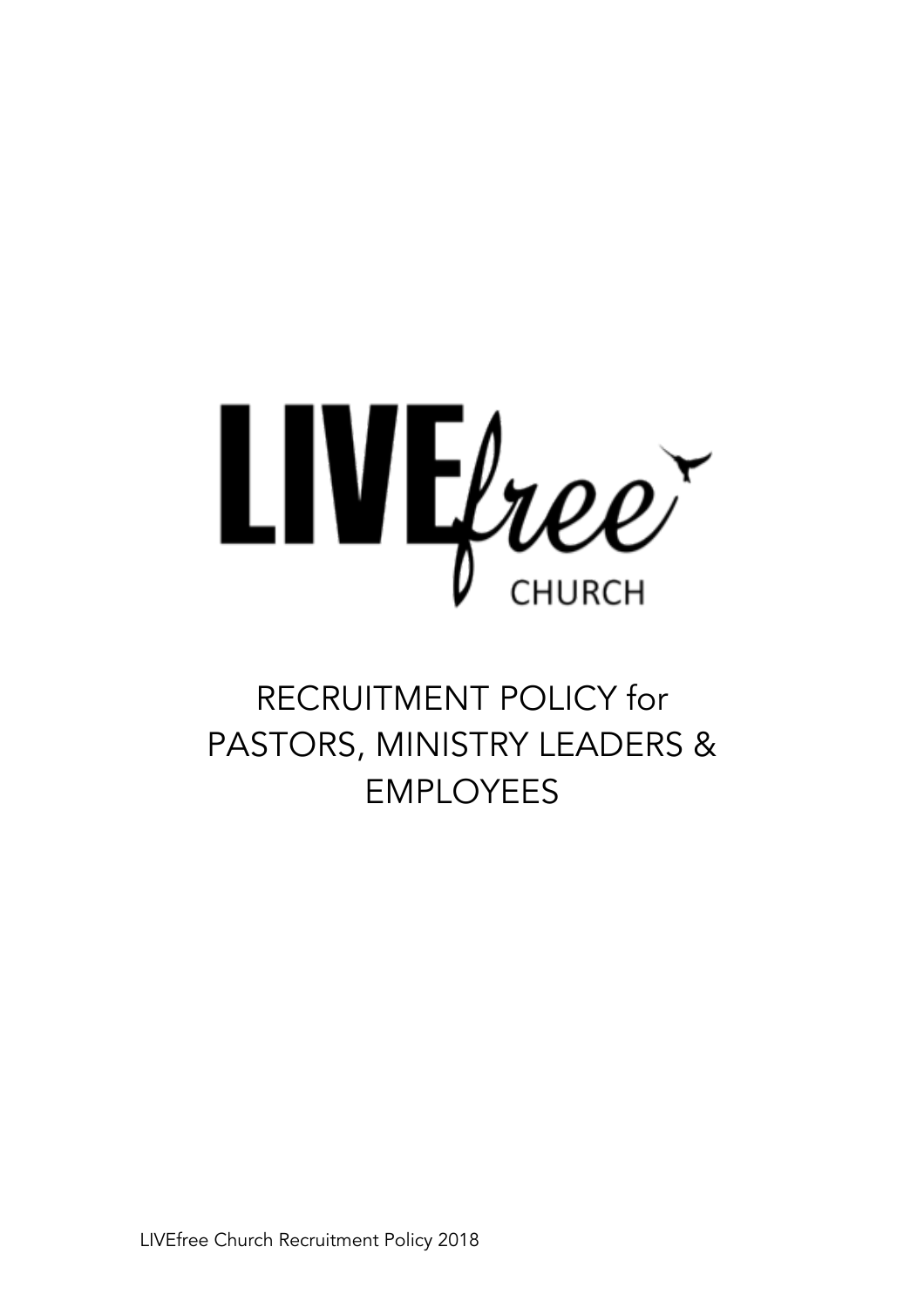# RECRUITMENT & SELECTION POLICY

## 1. Introduction

This document explains LIVEfree CHURCH policy on the recruitment and selection of voluntary Pastors / Leaders and paid staff.

#### It will be made available on request to:

Applicants for vacancies within LIVEfree CHURCH and will be used by Pastors / Governance Team who are responsible for recruiting voluntary Pastors, Ministry Leaders and paid staff, to ensure consistency.

All selection decisions will be based on skills, qualifications, experience and gifting.

- 2. Equality Commitment
	- LIVEfree Church believes that person should be appointed in accordance with the belief / mission statements and code of conduct policy of the church.
	- LIVEfree CHURCH promotes an ethos that is respectful of all persons.
- 3. Job Description
	- When a vacancy arises a job appraisal will be carried out and the job description brought up to date.
	- Job descriptions will be flexible and allow for reasonable adjustments to be made should persons with a disability apply.

The job description will include the following information:

- Title
- Overall role of vacancy
- List of principal responsibilities and duties (around 8 to 12 very brief statements)
- General duties such as attending internal meetings, representing LIVEfree CHURCH, preparing reports and statistics, undertaking training.
- Responsibility to work in a way that promotes an ethos that is respectful to all persons.
- Who the position is responsible to.
- The probationary period, usually being of a three month duration.

4. Person Specification

- The person specification is a statement of the specific skills, knowledge, experience and attributes required to undertake the tasks involved in the job. It will be used as a basis for selecting candidates to be short-listed and for the decision-making during the interview itself by providing known, appropriate, justifiable and agreed criteria.
- Criteria will be divided into those that are essential (candidates must have these) and those that are desirable (can be acquired after appointment).
- If formal qualifications are required and related to the job it will be stated in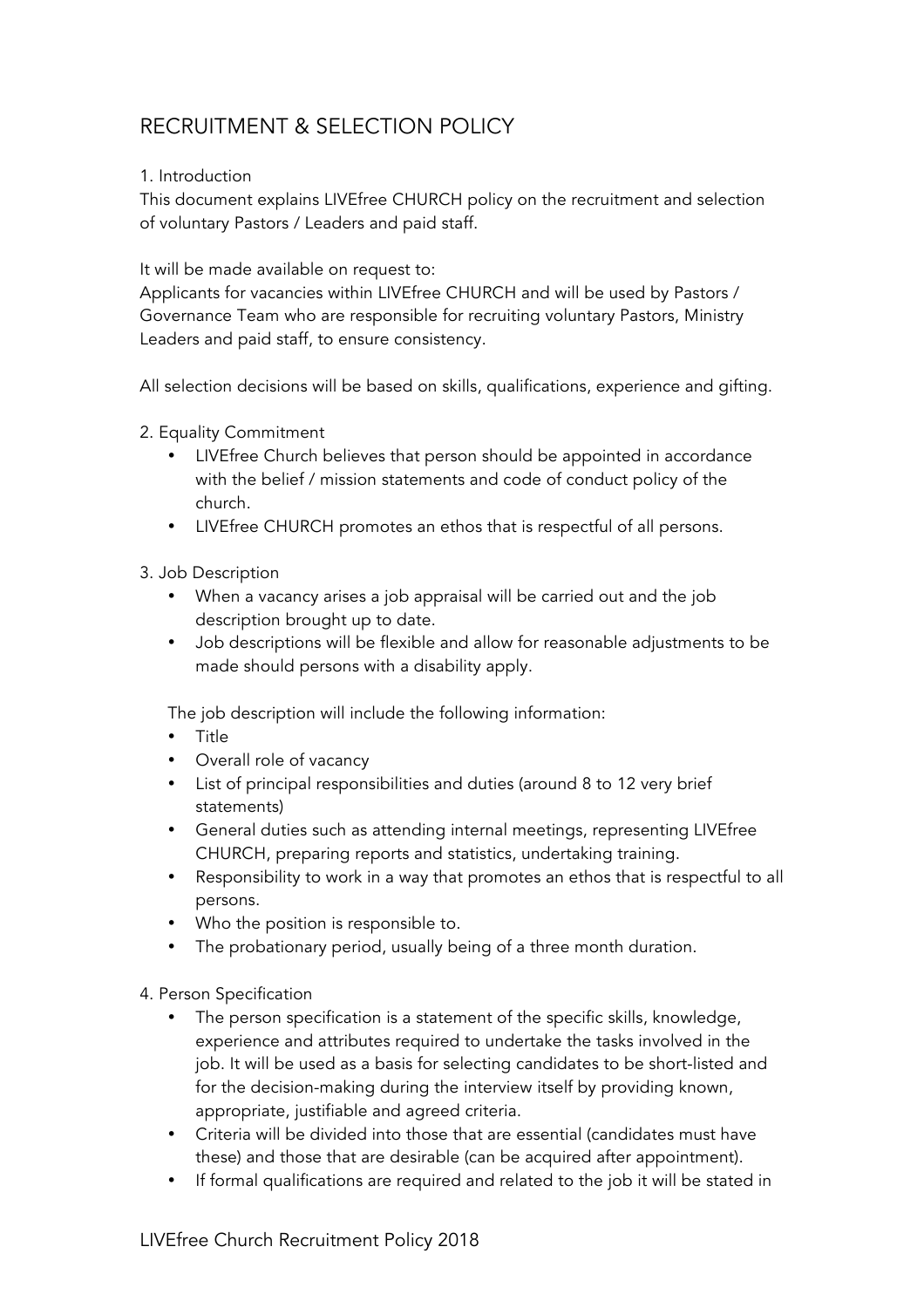the person specification listing.

- Full consideration will be given to all types and lengths of experience, including voluntary work experience.
- Applicant will have participated in LIVEfree church life for a minimum of six months before applying for ministry leader or pastoral roles. Where the position has been advertised externally, specific references will be required as per section 15. (References)

#### 5. Advertising

Where posts are externally advertised, advertisements will be designed and placed to attract as wide a group of suitable applicants as possible. All advertisements will carry:

- LIVEfree CHURCH link to belief and mission statements
- Date of closing applications
- Highlight that 'personal data' will be kept confidential and processed for the purposes of determining their suitability to the vacancy.

#### 6. Information to applicants

The following papers will be sent out to job applicants:

- Covering letter, including date of interview and named person who can discuss job with applicant
- Role description
- Beliefs and Mission statements
- Background information relating to the post, if relevant
- 'Help us get to know you better' form
- Details regarding working with children's check requirement
- Details of any additional material the candidate will be required to bring on the day, such as photo identification.

8. Selection Panel

- A panel and not an individual will make all selection decisions.
- There will be at least two people.
- Generally the panels will include the Pastor and another person with expertise in the job area.
- LIVEfree CHURCH pastor will provide briefings to the Governance Team.

9. Short-listing

- Short-listing will be on the basis of essential and desirable criteria that will be applied consistently to all applicants.
- Apply under the scheme, they will be guaranteed an interview, if they meet the essential.
- CV's may be included to give additional information, but will not be considered on their own without the appropriate form.
- Application forms may be completed in handwriting or by word processor and are available on request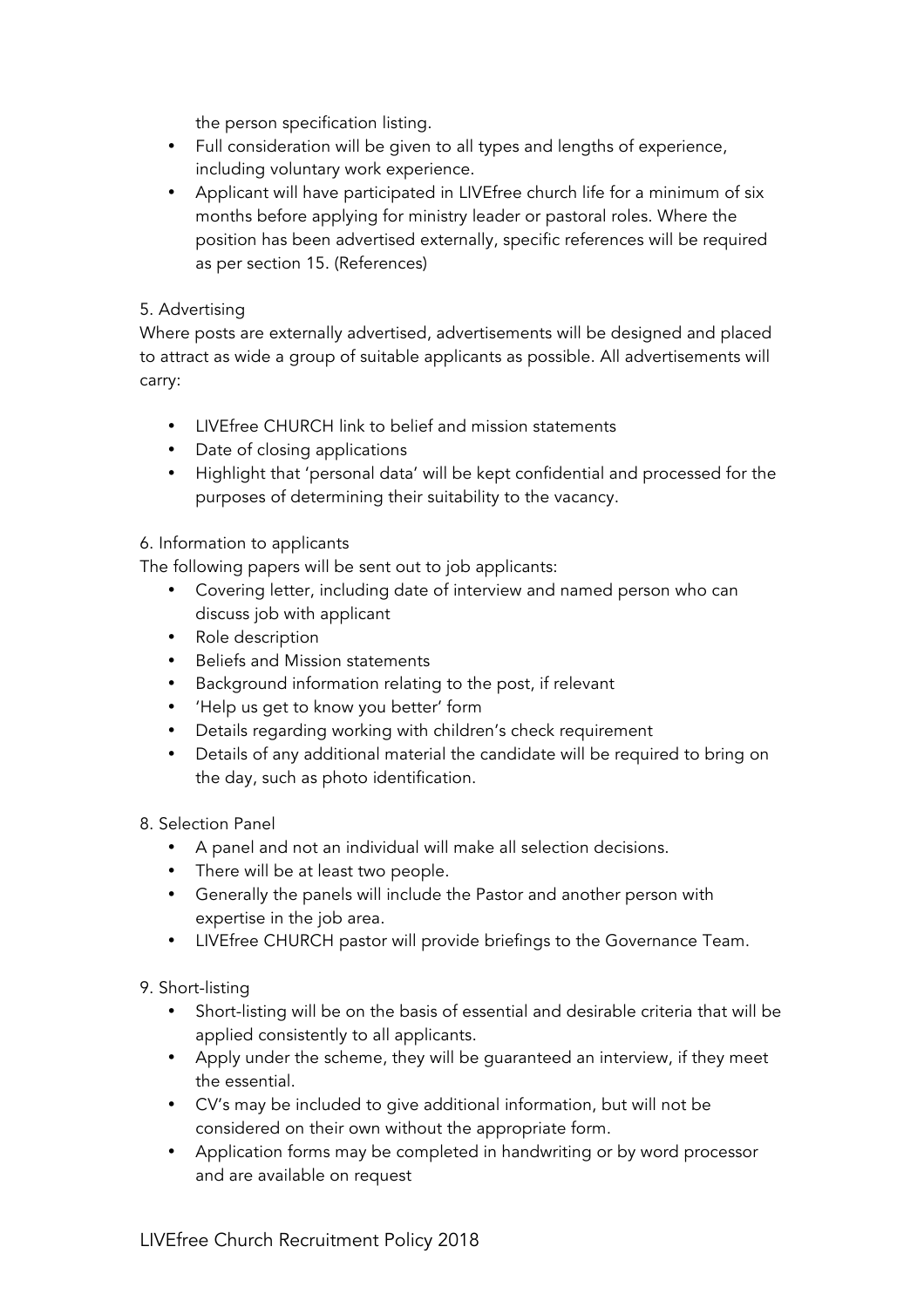#### 10. Interviewing

- All questions at interview will relate to the person specification.
- Each candidate will be asked about the same main areas.
- The selection panel will prepare questions and agree who will ask which questions before the interview.
- All candidates will be asked about their commitment to LIVEfree belief and mission statements and how they will ensure their work promotes this.

#### 11. Declaration of Interest

- If any of the selection panel know any of the applicants, personally or professionally, they should declare this to the rest of the panel. It will be for the panel to decide whether this could be prejudicial and whether that member should withdraw.
- Their decision should be recorded with brief reasons.
- In general personal knowledge of a candidate will not debar a panel member unless the applicant is a close relation or partner.
- If a panel member wishes to withdraw from the process, however, they should be allowed to do so and a replacement nominated.
- 12. Certificates and Qualifications
	- Candidates will only be asked to bring certificates or evidence of qualifications where these are necessary criteria for the vacancy, or as evidence of identity of their commitment to learning and development.
- 14. Selection and Rejection
	- Decisions about selection will be made in accordance with the person specification.
	- An endorsement of the successful applicant will be given by the LIVEfree Lead Pastor.
	- Once the person has been selected, and confirmed their acceptance, all unsuccessful applicants will be informed.

15. References

- A minimum of two references will be taken up on candidates who successfully complete the interview stage, but will only be referred to after interviews have taken place.
- They will be used to verify factual information and to support or deny the appointment of a candidate, not to choose between candidates.
- Where an applicant for a position is not a current member or participant of LIVEfree church, the applicant should provide an endorsing letter from their home church pastor, including their willingness to release them and have LIVEfree church become their new spiritual home, as per their contract to lead and serve in the body of Christ.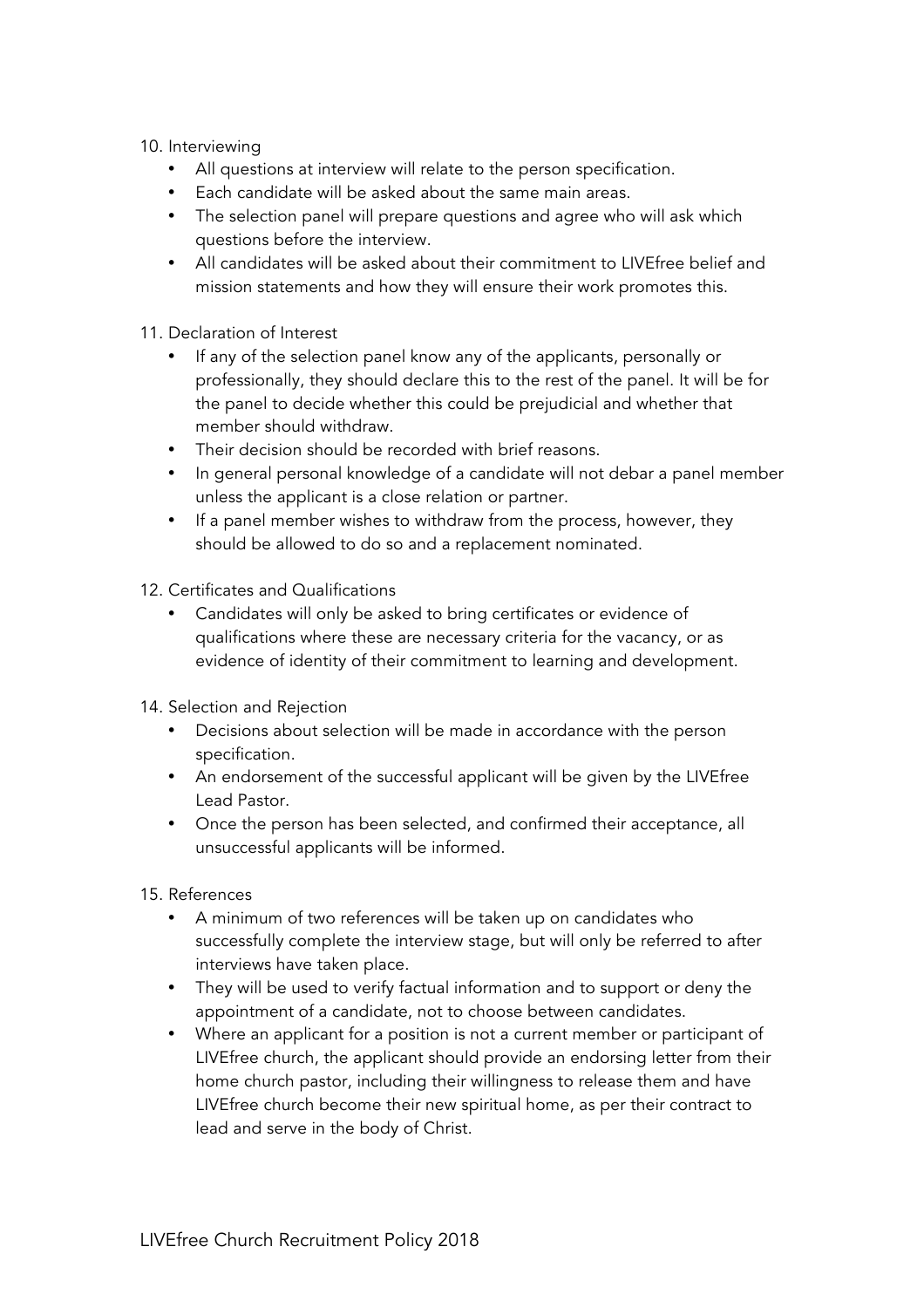- 16. Pre-employment health checks
	- If the selected applicant has taken considerable amounts of sick leave, not related to a disability in recent posts, or had to leave previous posts because of a sickness not related to a disability, the recruitment panel may decide to refer the applicant for an Occupational Health Assessment prior to confirming an appointment. In these cases, an offer of employment will not be made until the health check has been carried out and the panel is satisfied with the result.
	- Past sickness, which is not recurrent, will not automatically bar candidates from selection.
	- Where sickness is related to a disability, the panel will take this into consideration when considering adjustments that need to be made.
- 17. Recruitment of ex-offenders
	- LIVEfree church uses Children's Guardian Service to assess applicants' suitability for positions of trust. LIVEfree CHURCH complies fully with the Children's Guardian Service requirements outlined for institutions.
	- For those positions where a disclosure is required, all application forms, job advertisements and recruitment briefs will contain a statement that a disclosure will be requested.
	- At interview we ensure that if a discussion takes place on the subject of any offences, or other matter that might be relevant to the position, failure to reveal information that is directly relevant to the position, could lead to withdrawal of an offer of employment.
	- Having a criminal record will not necessarily disqualify an applicant from working with LIVE*free* church. This will depend on the nature of the position and the circumstances and background of your offences.
- 18. Retention of Information
	- LIVEfree Church uses the correct handling, use, storage, retention and disposal of disclosure information and its obligations under the Data Protection Act.
	- All application forms, notes and disclosures relating to unsuccessful applicants will be kept confidentially for 6 months and then destroyed by secure means.
	- This information will only be used in the event of any complaints or claims to employment tribunals or in circumstances where funders require us to keep this information for audit.
	- Disclosure information is not kept on an applicant's personnel file and is kept separately and securely, with access limited to those who are entitled to see it.